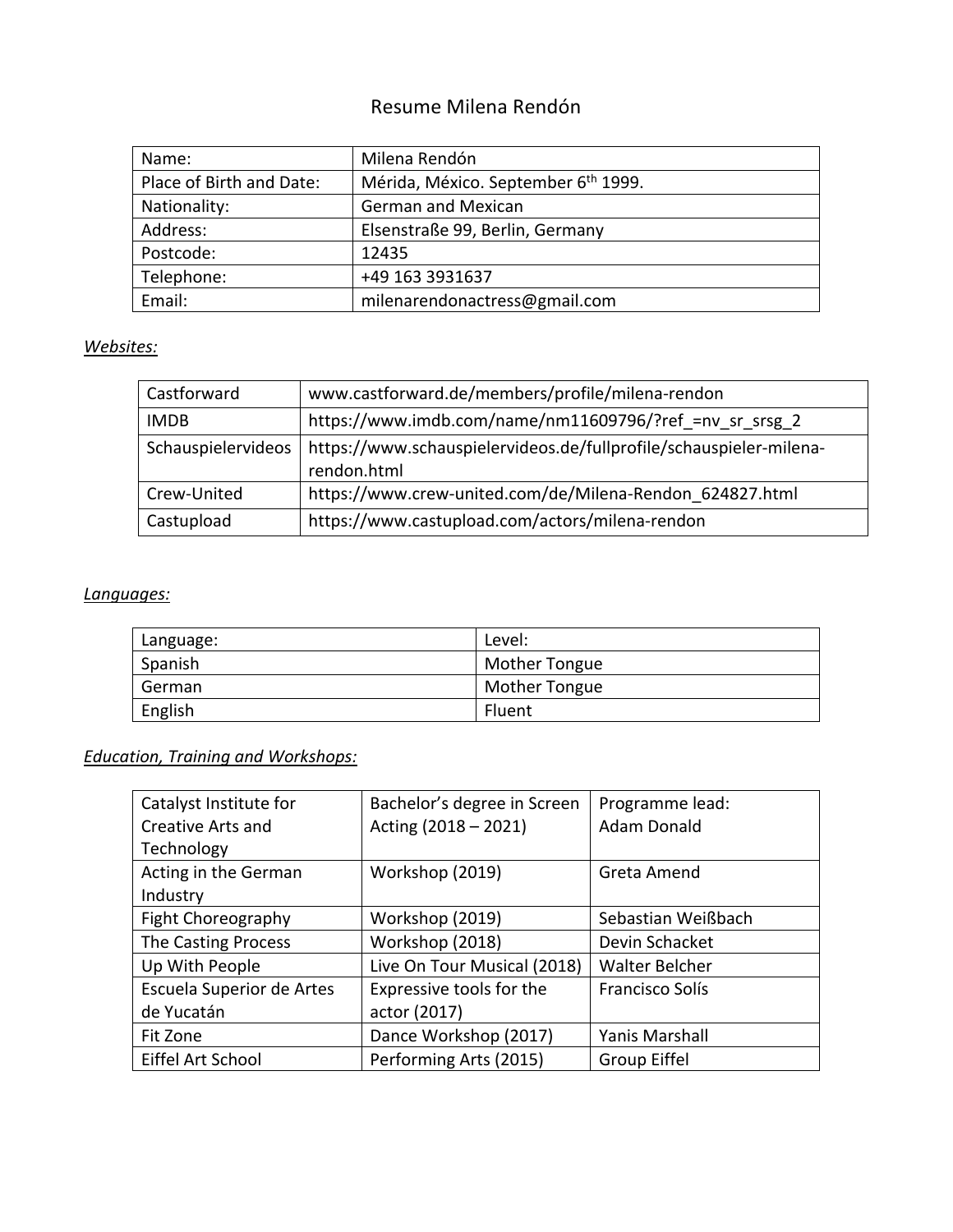### *Series:*

| Series:    | Director: | Role:         | Year:          |
|------------|-----------|---------------|----------------|
| Nothingman | Li Wallis | Shauna (Lead) | 2022 (Release) |

### *Feature Films:*

| Film:               | Director:      | Role:          | Year:          |
|---------------------|----------------|----------------|----------------|
| John Wick: Chapter  | Chad Stahelski | Suicide Girl 2 | 2023 (Release) |
| <b>Member State</b> | Adam Donald    | Layla (Lead)   | 2022 (Release) |

#### *Short Films:*

| Film:                           | Director:                 | Role:      | Year: |
|---------------------------------|---------------------------|------------|-------|
| Sora                            | Milena Rendón             | Lead       | 2021  |
| <b>Bright</b>                   | Helena Marinho            | Supporting | 2020  |
| X.                              | Masih Tajzai              | Supporting | 2020  |
| M.A.D: Therapist                | <b>Isabelle Schmitz</b>   | Supporting | 2020  |
| The Emily Parable               | <b>Grattan Aikins</b>     | Lead       | 2019  |
| My Secret Garden                | Nickolas Mensecal         | Lead       | 2019  |
| Revenge                         | Lennar Schumacher         | Supporting | 2019  |
| You Will                        | Alan Dresti               | Lead       | 2019  |
| Understand                      |                           |            |       |
| ¿Dónde están mis                | Agostina Cerdan           | Lead       | 2019  |
| petunias?                       |                           |            |       |
| Ottoline                        | Ergi Dosti                | Supporting | 2019  |
| Capricious                      | Isabelle Schmitz          | Lead       | 2019  |
| A 100 Years Rolling<br>Together | <b>Grattan Aikins</b>     | Supporting | 2018  |
| <b>Traffic</b>                  | Ergi Dosti                | Supporting | 2018  |
| Limbo                           | Andrés San Juan           | Supporting | 2018  |
| The president                   | <b>Christian Buchholt</b> | Supporting | 2018  |
| Should not have<br>invited them | Alfredo La Corte          | Supporting | 2018  |
| Playschool                      | Jayden Bailey             | Lead       | 2018  |